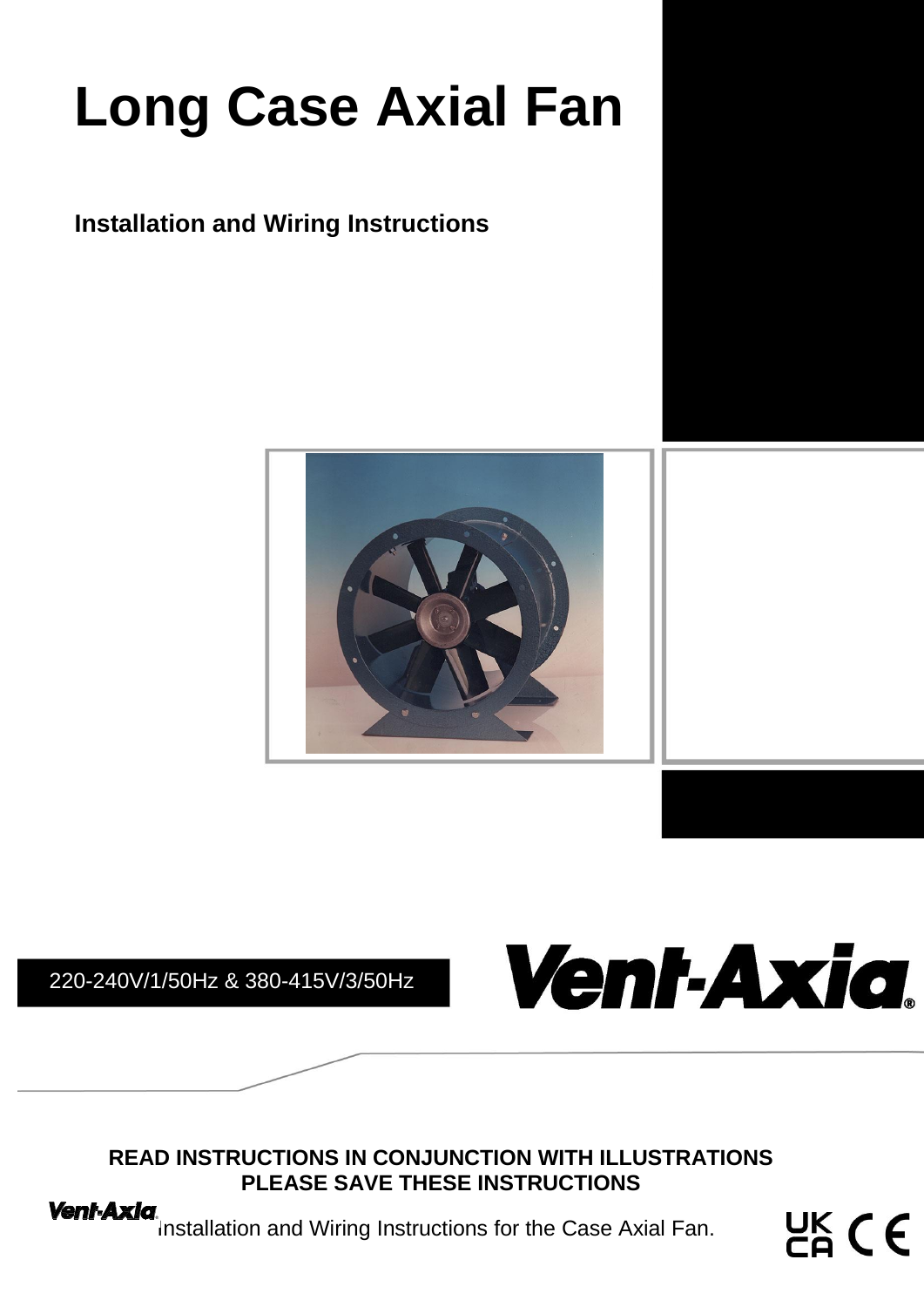### **IMPORTANT: READ THESE INSTRUCTIONS BEFORE COMMENCING THE INSTALLATION**

DO NOT install this product in areas where the following may be present or occur:

- **•** Excessive oil or a grease laden atmosphere.
- **•** Corrosive or flammable gases, liquids or vapors.
- **•** Ambient temperatures less than –5°C or higher than 54°C.
- **•** Relative humidity above 95%
- **•** Possible obstructions which would hinder the access or removal of the fan.
- **•** Sudden ductwork bends or transformations close to the fan.

### **SAFETY AND GUIDANCE NOTES**

Air moving equipment may present mechanical, electrical or noise hazards. To minimise the risks associated with these potential hazards, it is essential that installation, operation and maintenance instructions are followed and carried out by a suitably qualified person.

- **A.** All wiring to be in accordance with the current I.E.E. Regulations, or the appropriate standards of your country.
- **B.** The Fan should be provided with a local 2/3 pole isolator switch having a contact separation of at least 3mm.
- **C.** Ensure that the mains supply (Voltage, Frequency, and Phase) complies with the rating label.
- **D.** The Fan should only be used in conjunction with the appropriate Vent-Axia products.
- **E.** It is recommended that the connection to the terminal box is made with flexible cable/conduit.
- **F.** The fan should not be sited within 600mm horizontally of/or 2250mm vertically of a bath/shower tray, in accordance with the I.E.E. Regulations for bathrooms.
- **G.** When the Fan is used to remove air from a room containing a fuel-burning appliance, ensure that the air replacement is adequate for both the fan and the fuel-burning appliance.
- **H.** If the fan is used to supply air into a room, the installer must ensure that the fan intake is located a minimum of 600mm from any flue outlet.
- **I.** This fan is designed as an inline ducted fan to be positioned between lengths of ducting. Short duct runs terminating within 1.5m must incorporate suitable guards.
- **J.** Certain applications may require the installation of sound attenuation material, together with either an Auto Transformer or Inverter Speed Controller to achieve the sound levels required.

### **DESCRIPTION.**

The Long Case Axial range of fans incorporates factory adjustable pitch impellers, which provide a comprehensive range of duties offering high performance and pressure characteristics. Available in twelve sizes ranging from 315mm to 1250mm ø and performances from 0.24m<sup>3</sup>/s to 38m<sup>3</sup>/s with a pressure development up to 1250Pa. The casing is constructed from rolled steel plate and protected with a galvanised finish.

### **A. INSTALLATION.**

- **1.** Ensure the impeller rotates and is free from obstruction, prior to installation.
- **2.** The fan is suitable for mounting at any angle.
- **3.** Ensure that there is adequate clearance for accessing the fan.
- **4.** Securely mount the fan using the holes in the end flanges and use the appropriate drop rods, bolts, antivibration mountings etc.
- **5.** Ensure the Airflow Arrow is aligned with the direction of the airflow required.
- **6.** The use of flexible connections and anti-vibration mountings is recommended to minimise noise and vibration.
- **7.** Ensure that the flexible connections are taut and the fan and ductwork are aligned.
- **8.** Flexible connections **MUST** be used in conjunction with anti-vibration mountings.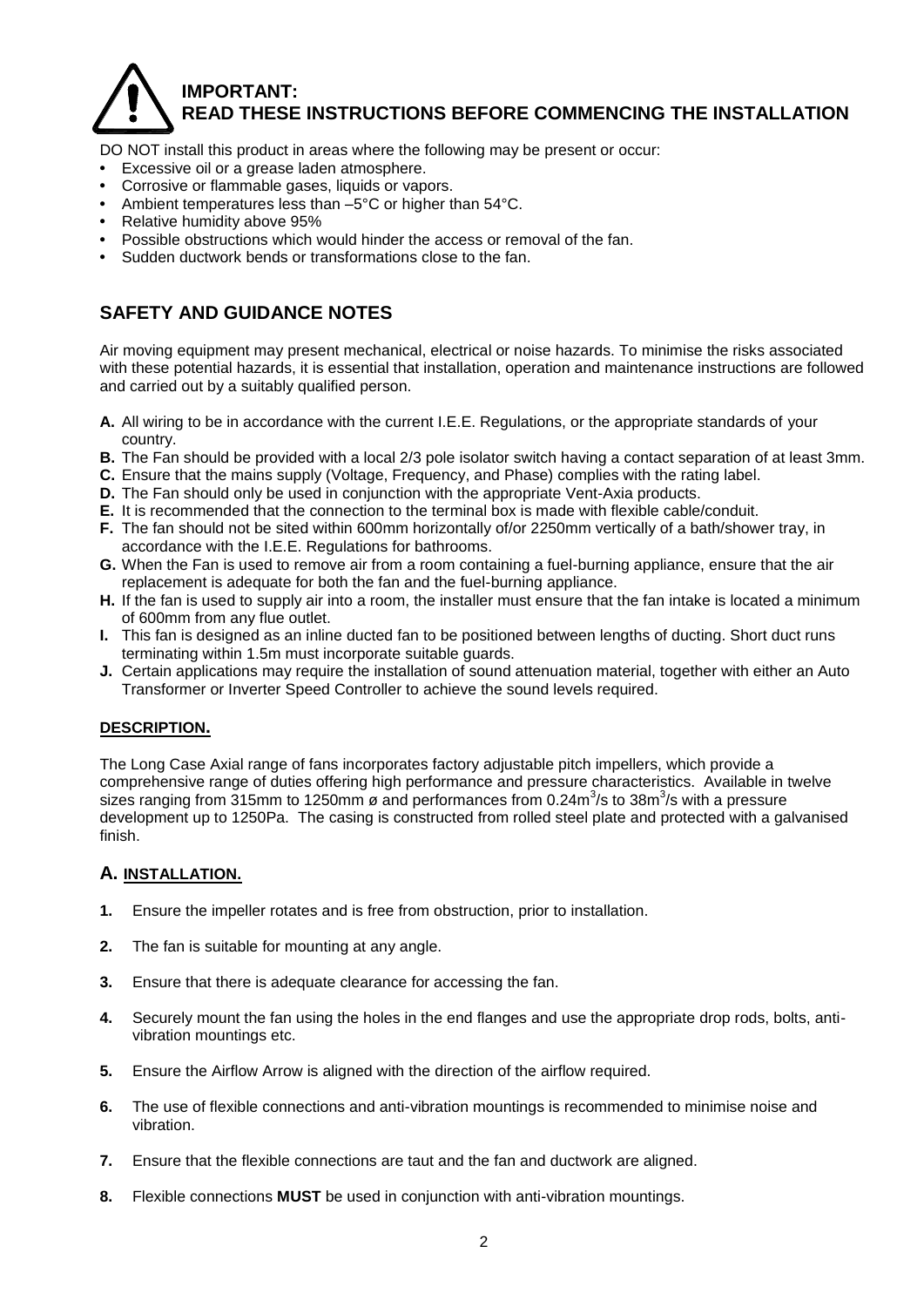**9.** Anti-vibration mountings must be installed in compression.

#### **Fig.1. TYPICAL INSTALLATION (Horizontal).**



### **WIRING**



#### **WARNING: THE FAN AND ANCILLARY CONTROL EQUIPMENT MUST BE ISOLATED FROM THE POWER SUPPLY DURING THE INSTALLATION / OR MAINTENANCE. THE EQUIPMENT MUST BE EARTHED**

- 1. Select and follow the appropriate wiring diagram (*Figs. 2-11).*
- 2. Check all connections have been made correctly and ensure that all terminal connections and cable clamps are securely fastened.
- 3. The cable entry must be made using a suitable grommet or cable gland.
- 4. Switch the mains power supply on and check the fan is operating correctly.

## **Fig. 2. Single Phase Fan Connected Fig. 3. Single Phase Fan Connected**

### **to a 240V D.O.L. Starter. to a 240V D.O.L. Starter an Auto Transformer Speed Controller.**





240 Volt D.O.L. Starter A suitable sized overload relay must be fitted to provide motor protection.

N.B. Links between terminals 1 to A1, 3 to 6, 5 to 95 and 24 to 96 must be fitted**.**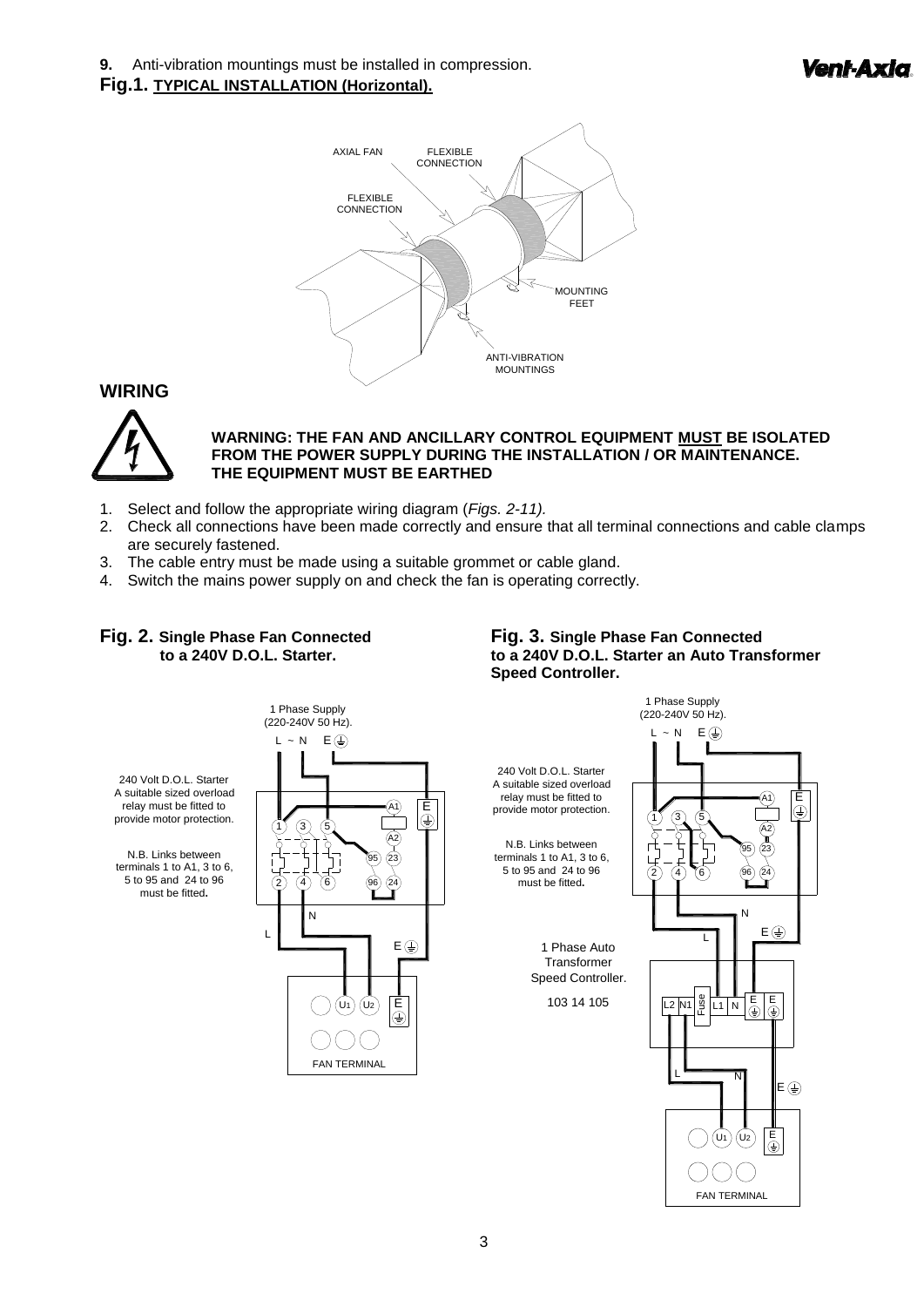### **to a 415V D.O.L. Starter.**

### **Fig. 4.Three Phase Fan Connected Fig. 5. Three Phase Fan Connected**



#### **Fig. 6. Three Phase Fan**

#### **Connected to a 415V D.O.L. Starter and an Auto Transformer Speed Controller.**



NOTE: If an Auto Transformer is being used to control the Fan speed, the reset facility **MUST** be disabled. Contact Vent-Axia's Technical Support Line for details.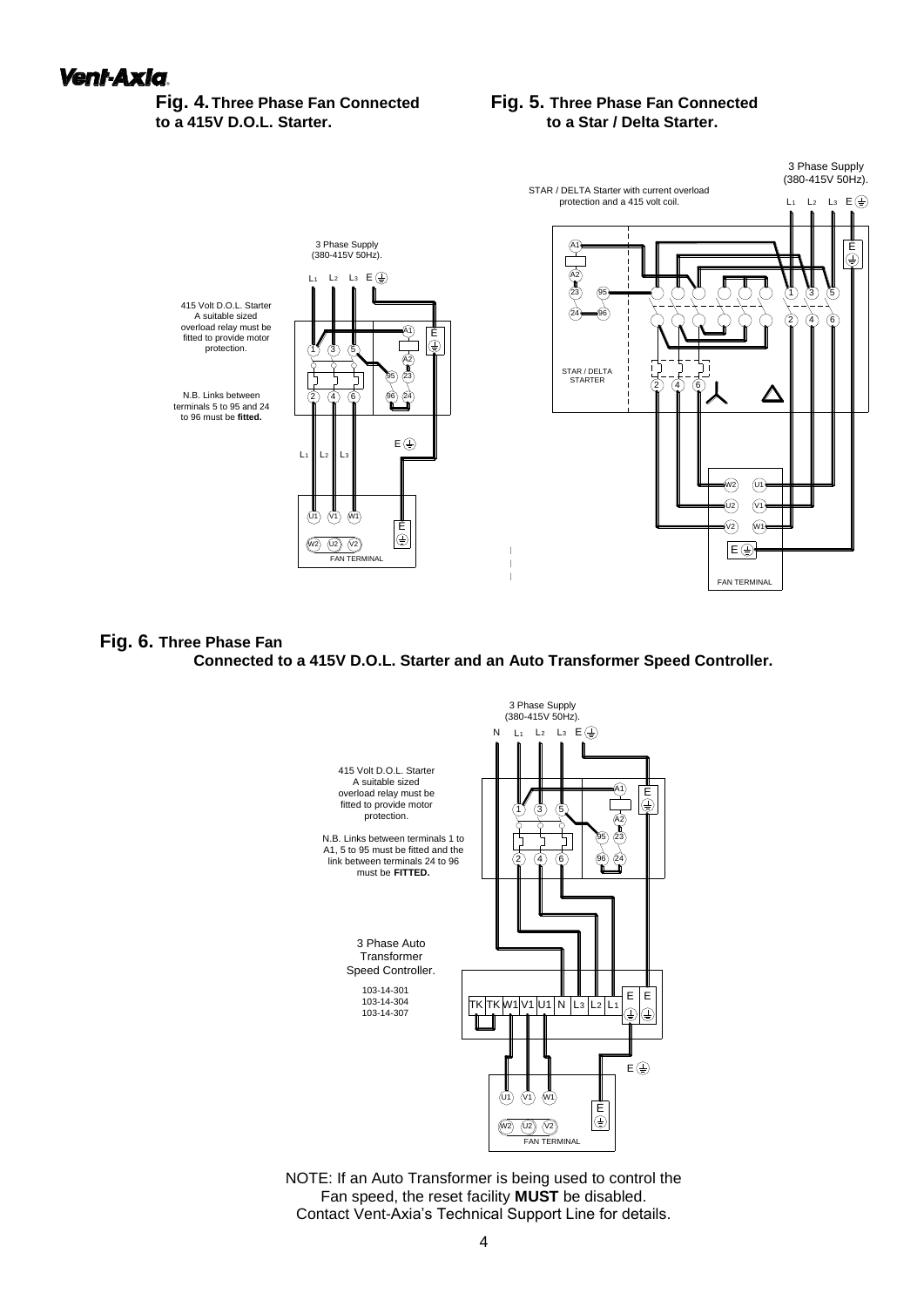

### **Fig. 7.Three Phase Fan Fig. 8.Three Phase Fan Single Phase in – Three Phase (240V) Out Single Phase in – Three Phase (240V) Out LC Fan connected to an Inverter Speed LC Fan connected to an Inverter Speed**

**Controller Kit (103 20 101). Controller Kit (103 20 102 or 103 20 103).**



### **Fig. 9. Three Phase Fan.**

**Three Phase In – Three Phase Out. LC Fan connected to an Inverter Speed Controller Kit (103 20 301, 103 20 302, 103 20 303 or 103 20 305).**

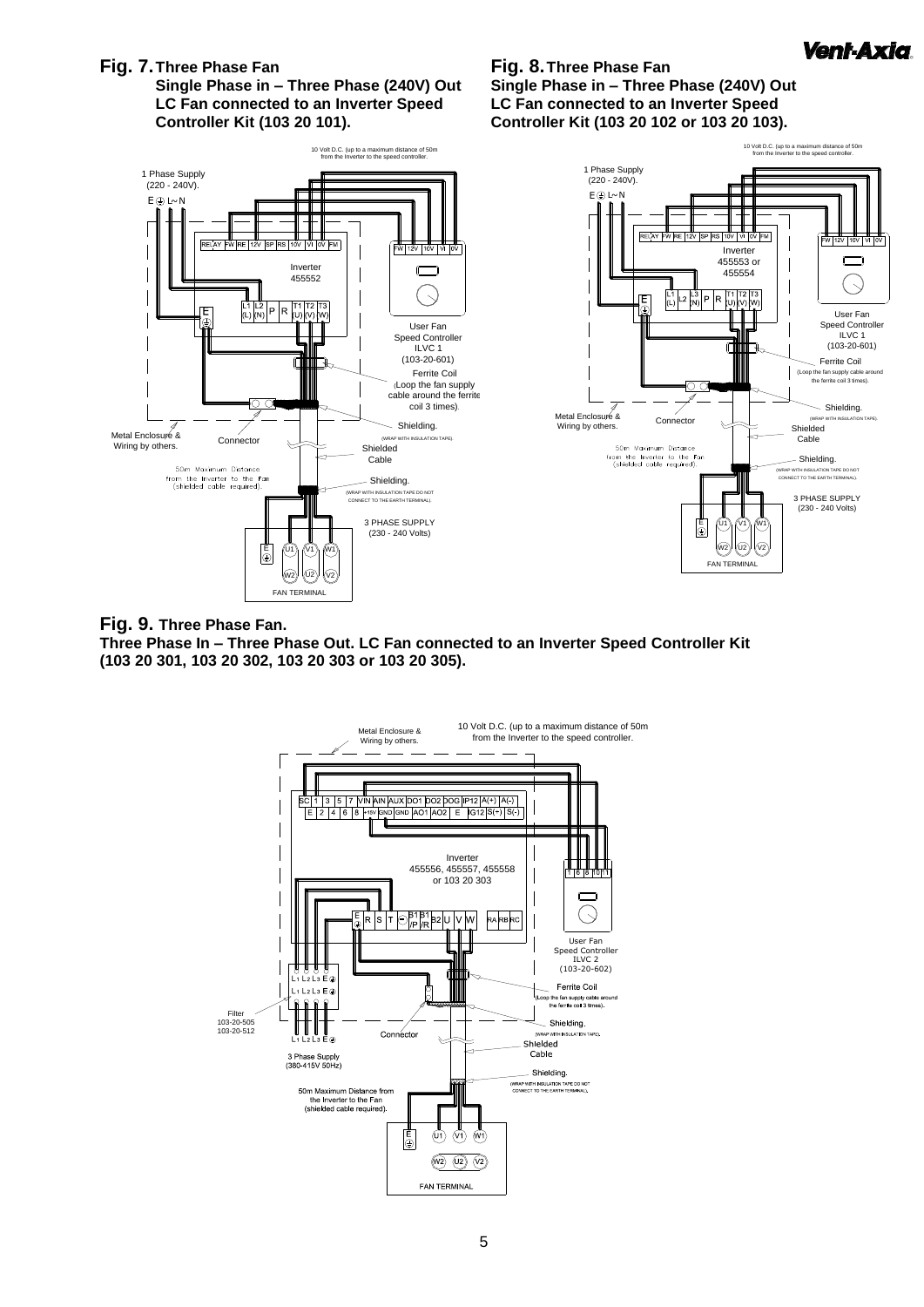### Vent-Axia.

**Fig. 10. Three Phase Fan. Three Phase In – Three Phase Out. LC Fan connected to an Inverter Speed Controller Kit (103 20 350 or 103 20 310).**

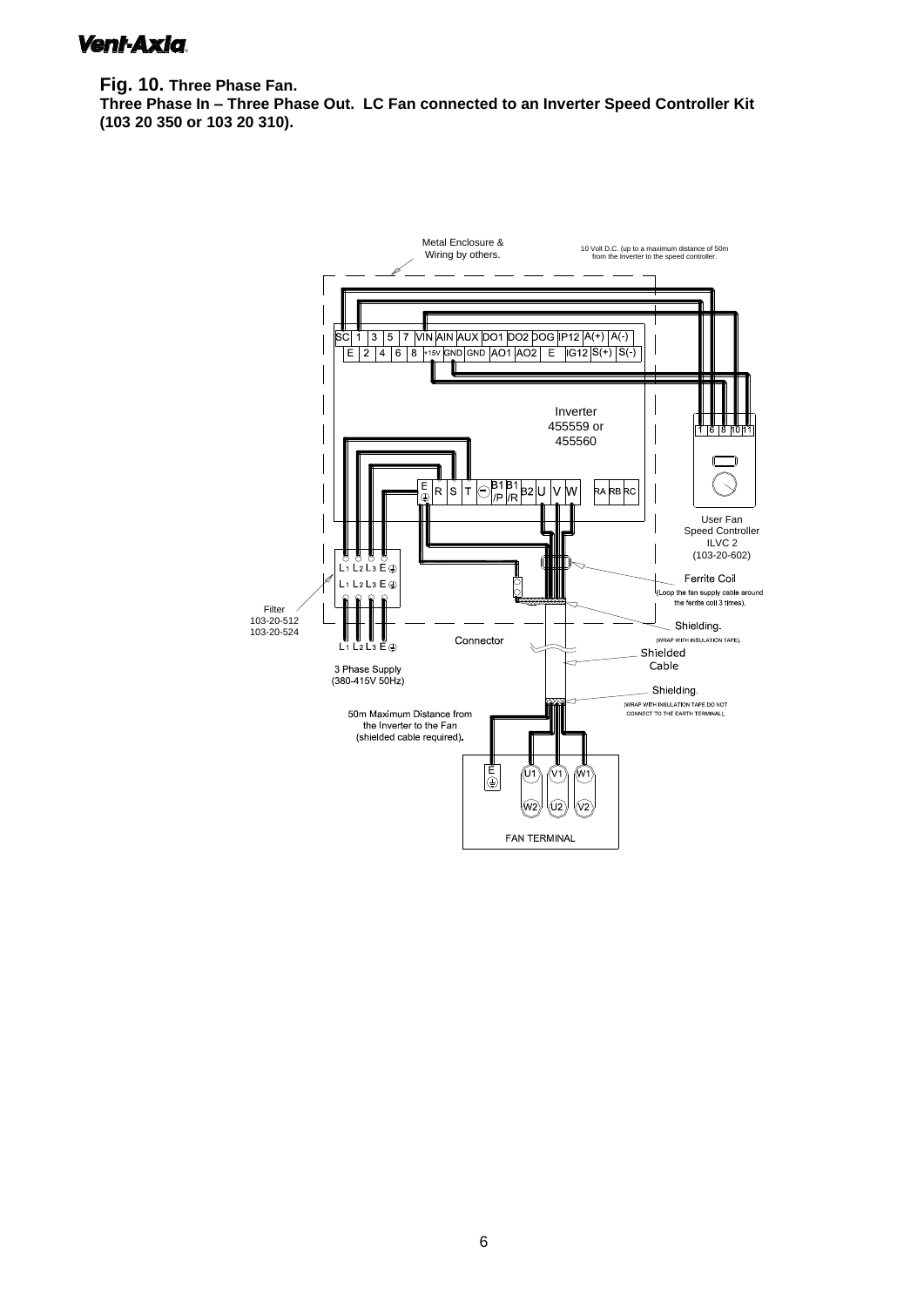**Fig. 11. Three Phase Fan. Three Phase In – Three Phase Out. LC Fan connected to an Inverter Speed Controller Kit (103 20 315).**



### **ROUTINE INSPECTION AND MAINTENANCE**

### **ISOLATE FROM THE POWER SUPPLY AND ENSURE THAT THE FANCE BE ACCIDENTALLY SWITCHED BACK ON.**

1. At intervals appropriate to the installation, the fan should be insure there is no should up of dirt or other deposits on the impeller o build up of dirt or other deposits on the impeller or recommended that a filter is installed.

- 
- 2. All Case Axial fans have sealed for life bearings and do not require lubrication.
- 3. Check the condition and security of all fixing bolts, rods, anti-vibration mountings, and flexible connections.